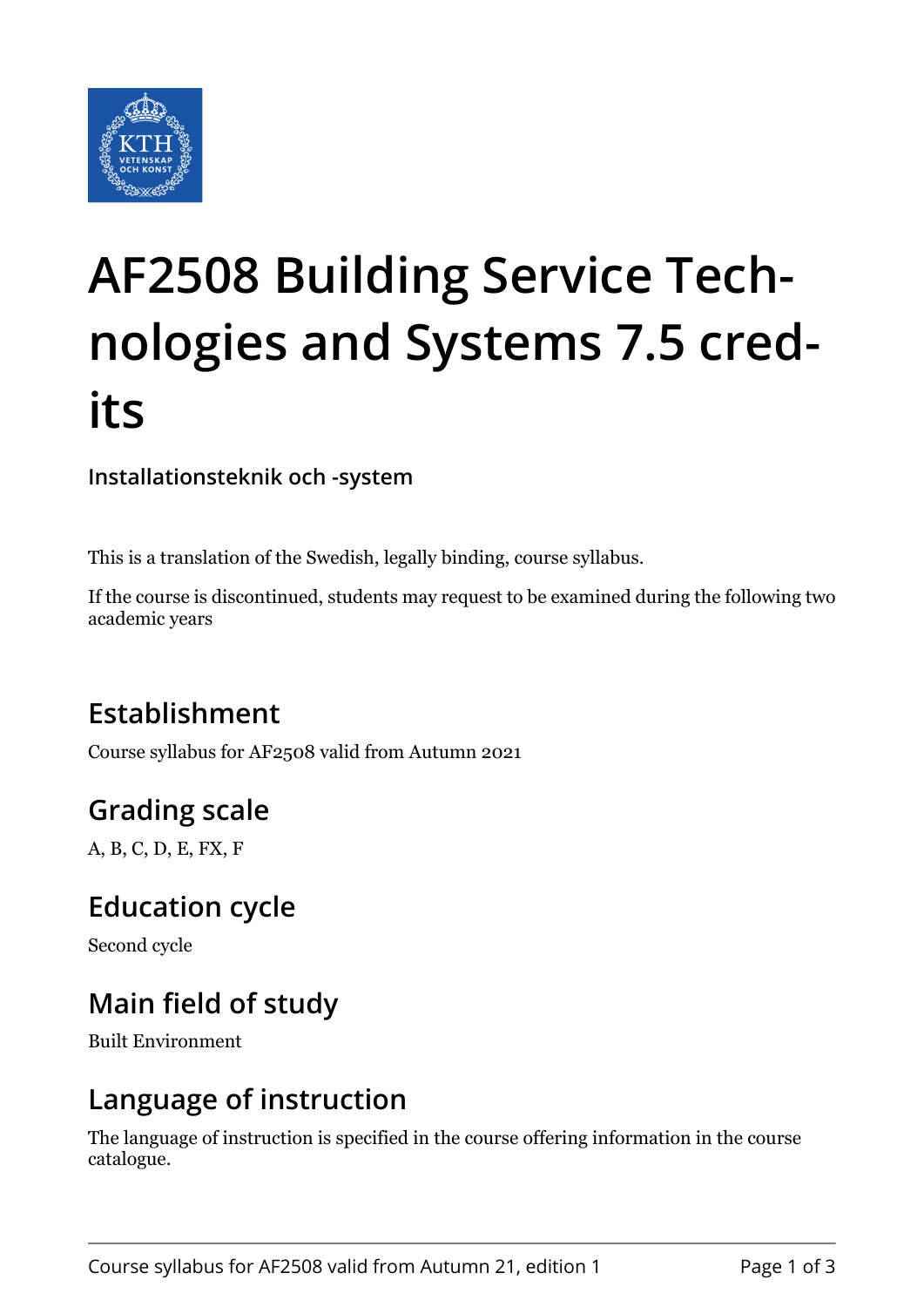## **Intended learning outcomes**

The course aims at providing a sound understanding of key building service components and systems, as well as their function and performance in different types of buildings, including high-performing buildings (passive, near-zero-energy and positive energy buildings).

Special emphasis is placed on the inter-relationships between service quality, operational safety/reliability and sustainability of complex building service systems, with particular focus on energy-/resource- and cost-efficiency, as well as environmental compatibility.

#### **Course contents**

Upon successful course completion, students are intended to have gained a sound understanding of the folowing aspects of building service components and systems, as well as related building services:

• Customer needs/requirements (indoor air quality, thermal comfort, lighting, domestic hot water etc) in different categories of buildings

• Air flows and thermal processes in buildings

• Component selection and system integration (heating/cooling, domestic hot water preparation, ventilation, lighting, etc.)

• System boundaries selection and system optimization in retrofitting and new construction (from singular buildings to building clusters/precincts)

- Low-exergy systems and renewable energy technologies
- Energy-efficiency and energy quality management in buildings
- Control systems and technologies
- Operational safety/reliability and sustainability
- BIM-based applications for building services
- Service quality, performance assessment and customer value

## **Specific prerequisites**

Documented knowledge in service and energy systems and building physics 15 ECTS corresponding to the content in courses AF1002 and AF1402.

Eng B/6 according to the Swedish upper secondary school system.

#### **Examination**

• TEN1 - Examination, 4.5 credits, grading scale: A, B, C, D, E, FX, F